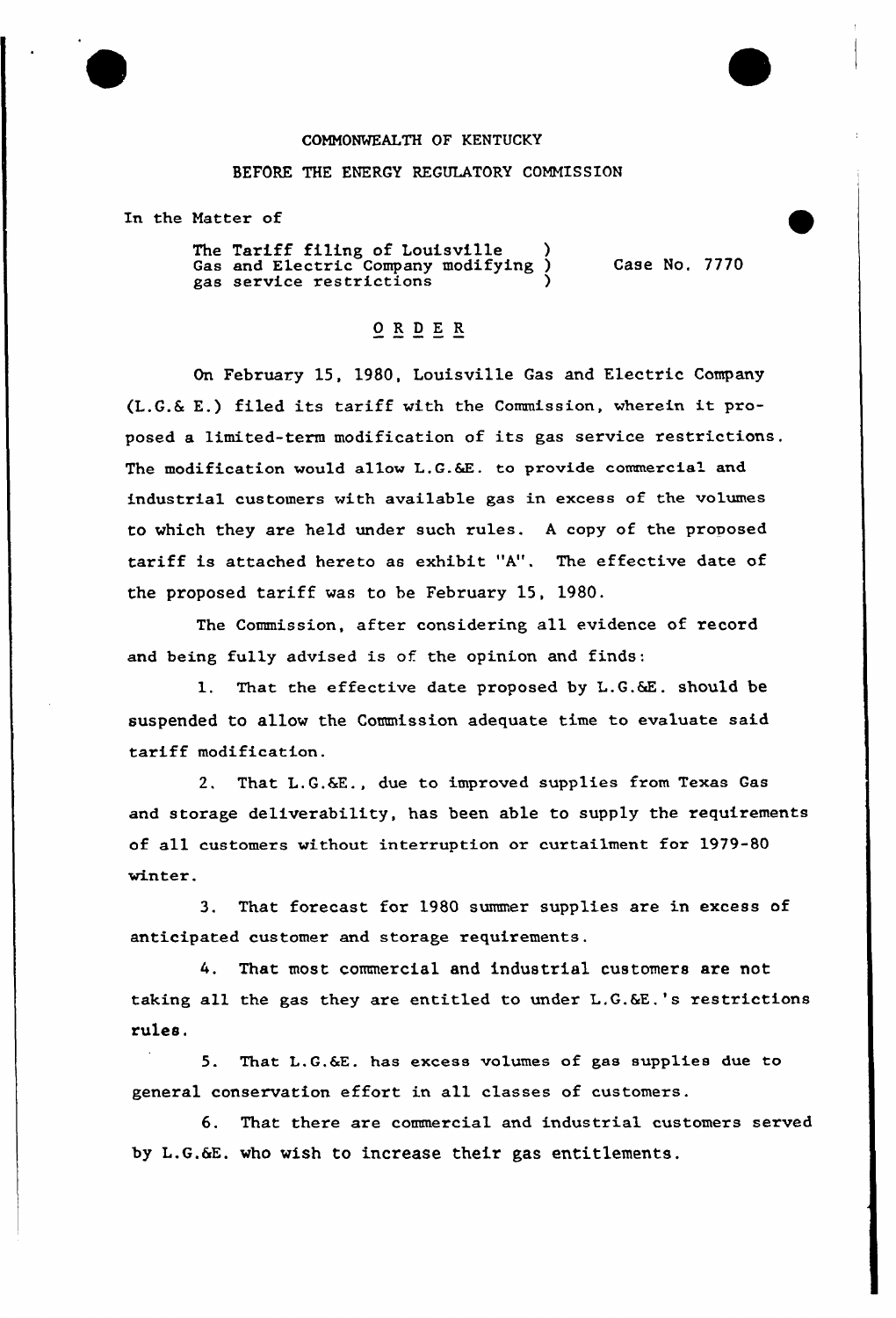7. That the tariff as filed by L.G.&E. on February 15, 1980 and attached hereto as Exhibit "A" should be approved.

8. That the temporary modification should expire at the end of the 1980 summer season on October 31, 1980.

IT IS THEREFORE ORDERED

1. That the effective date proposed by L.G.6Z. be and is hereby suspended to allow the Commission adequate time to determine the reasonableness of the proposed tariff.

2. That the tariff filed by L.G.&E. and attached hereto as Exhibit "A" be and is hereby approved.

3. That said tariff sha11 become effective on the date of this Order.

4. That said tariff modification will expire on October 31, 1980 and thereafter all commercial and industrial volumes entitlements be determined in accordance with Commission Orders in Case Numbers 5829, 5839 and 7586.

Done at Frankfort, Kentucky, this 27th day of March, 1980.

ATTEST:

**Secretary**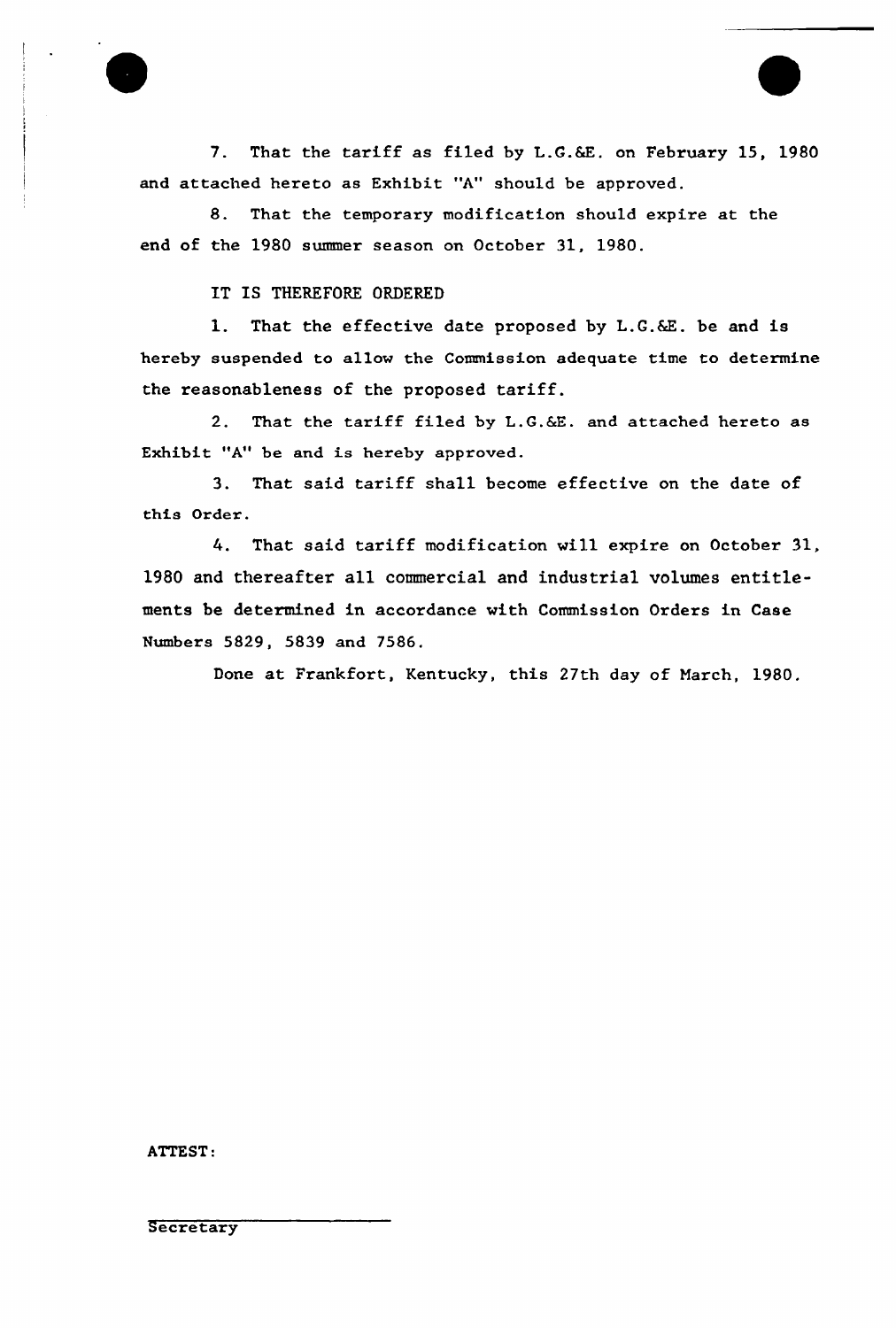Done this 27th day of March 1980

## ENERGY REGULATORY COMMISSION

 $\frac{1}{\text{Chairman}}$ bæ Vice-Chairman

 $\sqrt{2}$ Commissioner

ATTEST:

 $\bar{A}$ 

**Secretary**